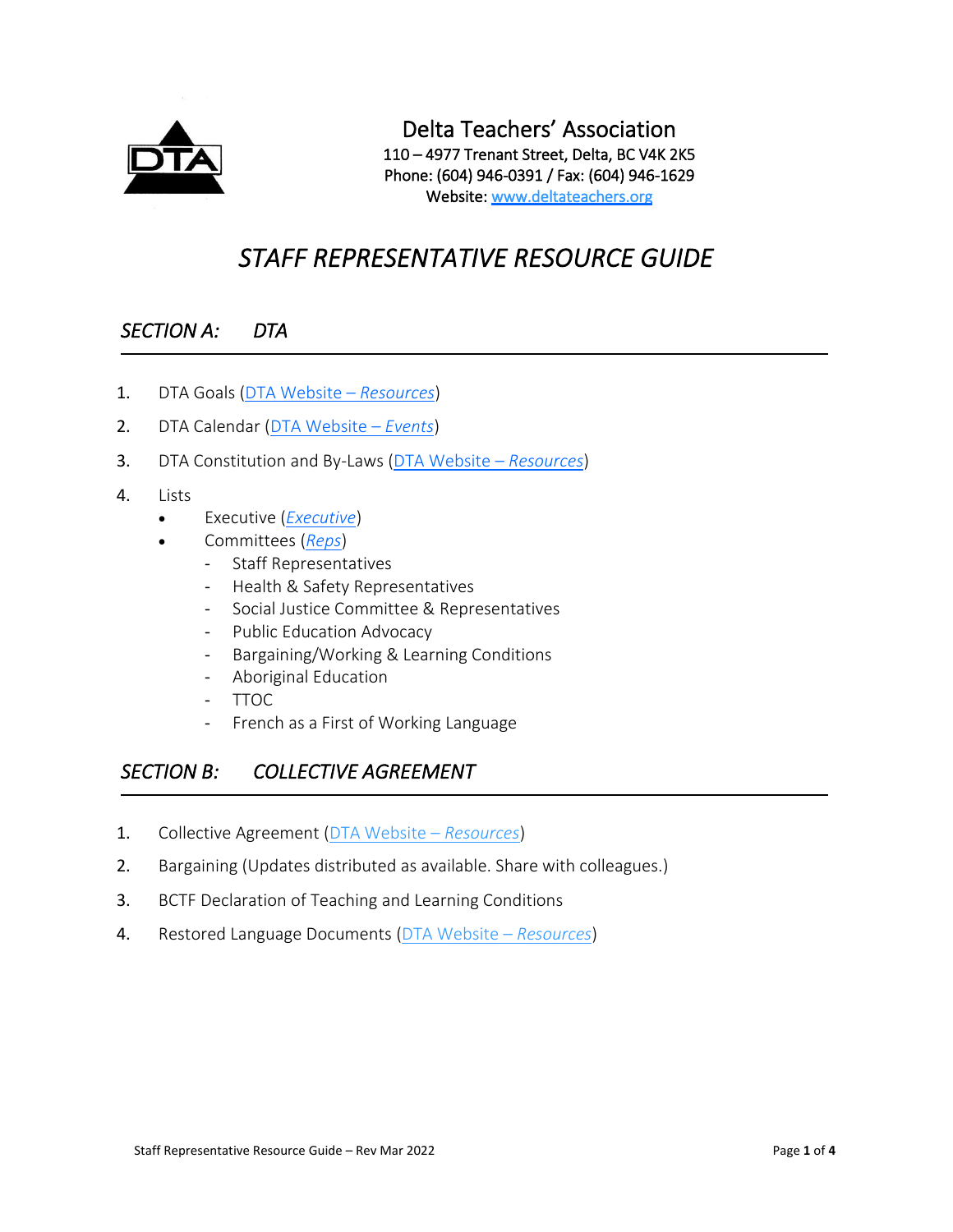- 1. DTA Newsletter [\(DTA Website](https://www.deltateachers.org/today-newsletter/)  *Today Newsletters*)
- 2. PD Newsletter (DTA Website *[PD Newsletter](https://www.deltateachers.org/pd-newsletter/)*)
- 3. Weekly Updates (Distributed Fridays via members list)

# *SECTION D: B.C. TEACHERS' FEDERATION*

- 1. Code of Ethics [\(DTA Website](https://www.deltateachers.org/wp-content/uploads/2020/05/BCTFCodeOfEthics_Page_1.jpg)  *Resources*)
- 2. PSA Application Form for Membership [\(DTA Website](https://www.bctf.ca/PSA/join.aspx)  *PD/BCTF Link*)
- 3. Roles & Responsibilities of Teachers & Teacher Assistants [\(DTA Website-](https://www.deltateachers.org/wp-content/uploads/2021/09/RolesAndResponsibilitiesTeachersTAs.pdf)*Resources*)
- 4. Members' Guide to the BCTF [\(https://bctf.ca/membersguide/\)](https://bctf.ca/membersguide/) sign into members portal

## *SECTION E: BENEFITS – DISTRICT*

- 1. Teachers' Benefits Summary ([DTA Website -](https://www.deltateachers.org/wp-content/uploads/2022/01/Teachers-EHC_plan_info_sheet.pdf) *Resources*)
- 2. Request for Leave Form [\(Employee Connect\)](https://www.deltateachers.org/wp-content/uploads/2021/09/Online-Teacher-Leave-Requests82-1.pdf) now an online form
- 3. Medical Certificate for Full Medical Leave [\(DTA Website -](https://www.deltateachers.org/wp-content/uploads/2021/09/Medical-Certificate-Full-Time.pdf) *Forms*)
- 4. Medical Certificate for Partial Medical Leave [\(DTA Website -](https://www.deltateachers.org/wp-content/uploads/2021/09/Medical-Certificate-Part-Time.pdf) *Forms*)
- 5. LifeWorks Employee Assistance Program [\(DTA Website](https://www.deltateachers.org/wp-content/uploads/2020/07/Contact-Lifeworks.pdf)  *Links*[\)](https://www.deltateachers.org/wp-content/uploads/2020/07/Contact-Lifeworks.pdf)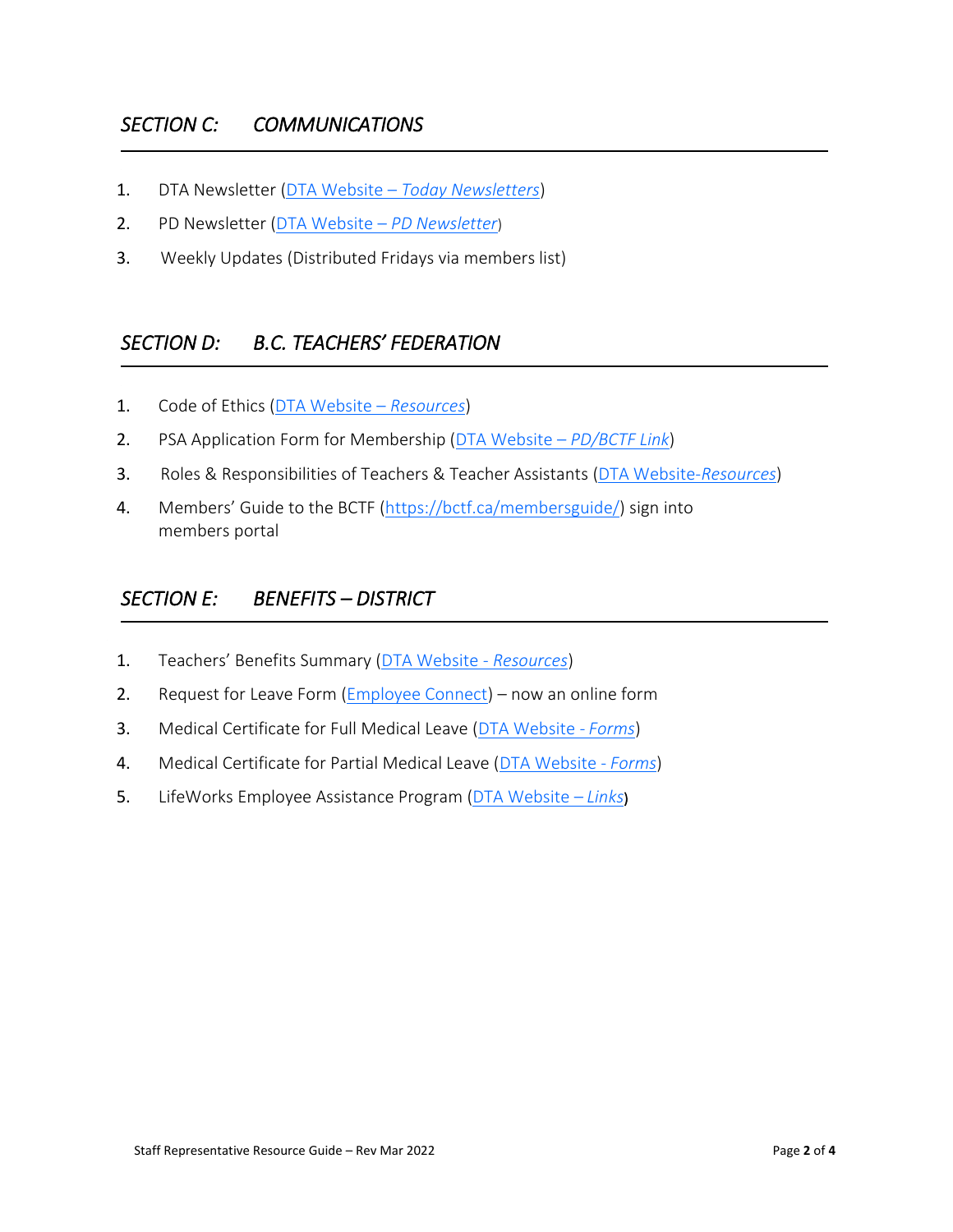*The following information and documents regarding benefits can be found on the BCTF website under "For Teachers":*

- 1. Part-time Employment and Benefits
- 2. Workers' Compensation
- 3. BCTF Assistance Society
- 4. BCTF Salary Indemnity Plan Summary
- 5. Salary Indemnity Plan Application for Withdrawal (Factor 88)
- 6. Benefit Protection During Leave of Absence
- 7. Leaves Rights & Benefits
- 8. EI and BCTF Members
- 9. EI Information
- 10. Pension Information [\(https://bctf.ca/pensions/\)](http://www.bctf.ca/SalaryAndBenefits.aspx?id=4780)

### *SECTION G: GRIEVANCES*

- 1. Step One Grievance Form Request for Meeting [\(DTA Website](https://www.deltateachers.org/wp-content/uploads/2020/06/StepOneGrievanceForm-RequestForMeeting-fillable.pdf)  *Resources*)
- 2. Step One Report Form [\(DTA Website](https://www.deltateachers.org/wp-content/uploads/2020/06/Grievance-STep-One-Report-fillable.pdf)  *Resources*)

# *SECTION H: ROLE OF THE STAFF REPRESENTATIVE*

- 1. School Union Representative Training (Members' Guide to the BCTF)
- 2. Union Staff Representatives (A.34) [\(Collective Agreement](https://www.deltateachers.org/wp-content/uploads/2022/01/37-LSB-Working-Doc-FINAL-2021-11-10.pdf)  DTA Website –*Resources*)
- 3. School Staff Committees (A.30) [\(Collective Agreement](https://www.deltateachers.org/wp-content/uploads/2022/01/37-LSB-Working-Doc-FINAL-2021-11-10.pdf)  DTA Website –*Resources*)
- 4. Effective Staff Committees *Call the DTA for advice*
- 5. Minutes